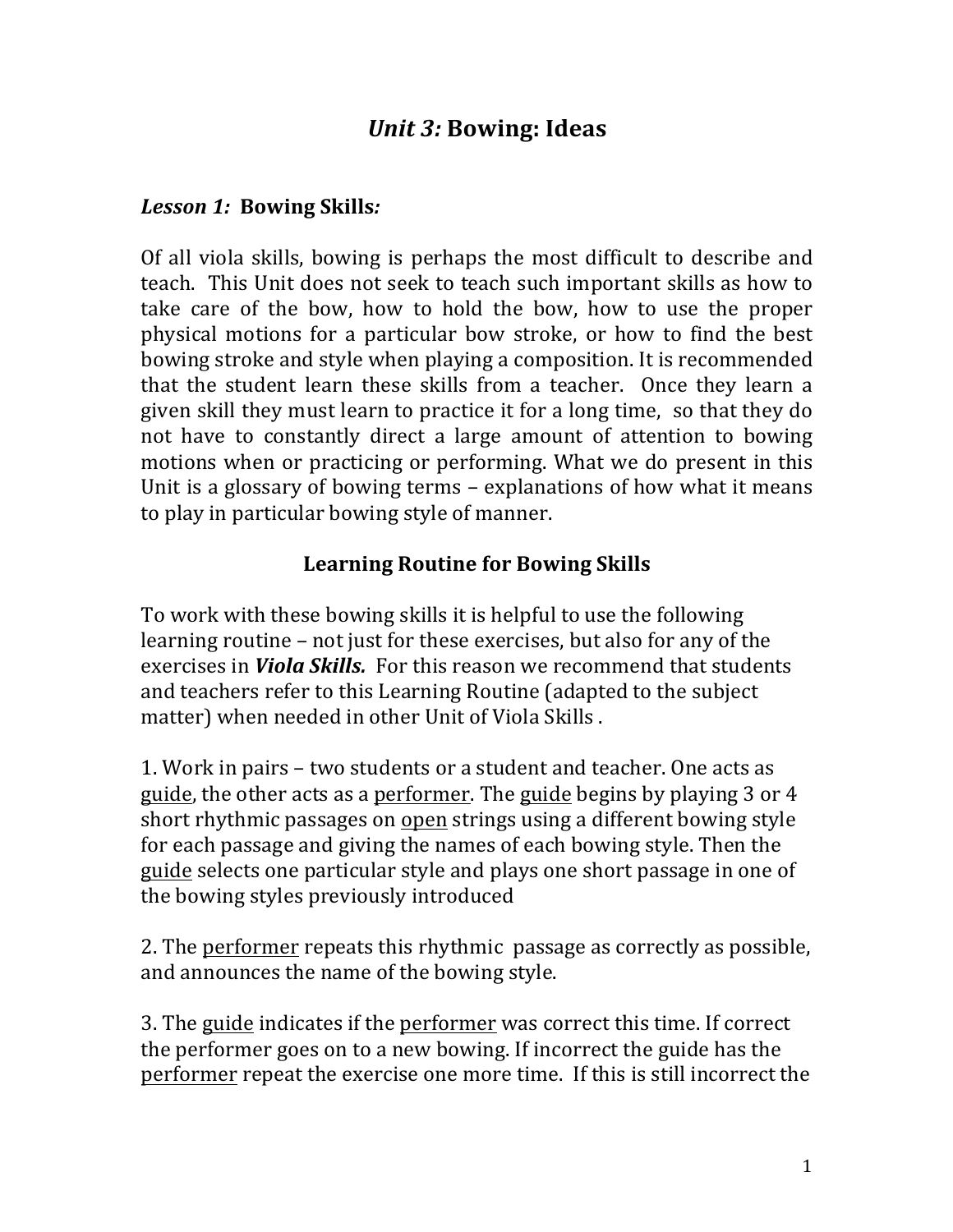guide chooses or invents a new exercise that is similar to the first but shorter and/or easier.

Throughout the procedure the guide is careful to be encouraging, but not condescending.

## *Lesson 2:* **Bowing Terms***:*

After students have gained at least some basic technique in bowing, it is a good idea to introduce them to some basic bowing terms like *Legato* and *Staccato* so the students can get at least a brief understanding of this important knowledge. Once the violist has learned a number of these terms they or their teachers may apply them to exercises or to examples in other Units, and especially to works of viola literature that they are working on. Most of the definitions given here appeared originally in the **Journal of the American Viola Society** Some of the explanations have been slightly altered or expanded. All readers teachers and students and interested listeners – are encouraged to get a free online enrollment in the **American Viola Society** and receive the **Journal.** 

Here are the terms and definitions.

**Arpeggio (arpeggiando, arpeggiato):** Playing each note of a chord separately. Frequently on string instruments this means to play each note of a chord on a different string with slurred bowing or with a bouncing stroke. From Italian arpeggiare "to play on a harp"

**Bariolage:** Alternating between two strings, one string sounding a repeated note (often an open string) and the other sounding the notes of a pattern or melody. From French Bariolage "strange medley of color

**Collé:** Playing notes beginning with the bow resting briefly rather heavily on the string and then moving with finger motion to the basic sound of the note. From French collé "glued or stuck"

**Col legno:** Playing with the wood of the bow instead the hair of the bow, usually with a bouncing stroke. From Italian col legno. Indicated in French with Avec le bois or (rarely) in German Mit dem Holz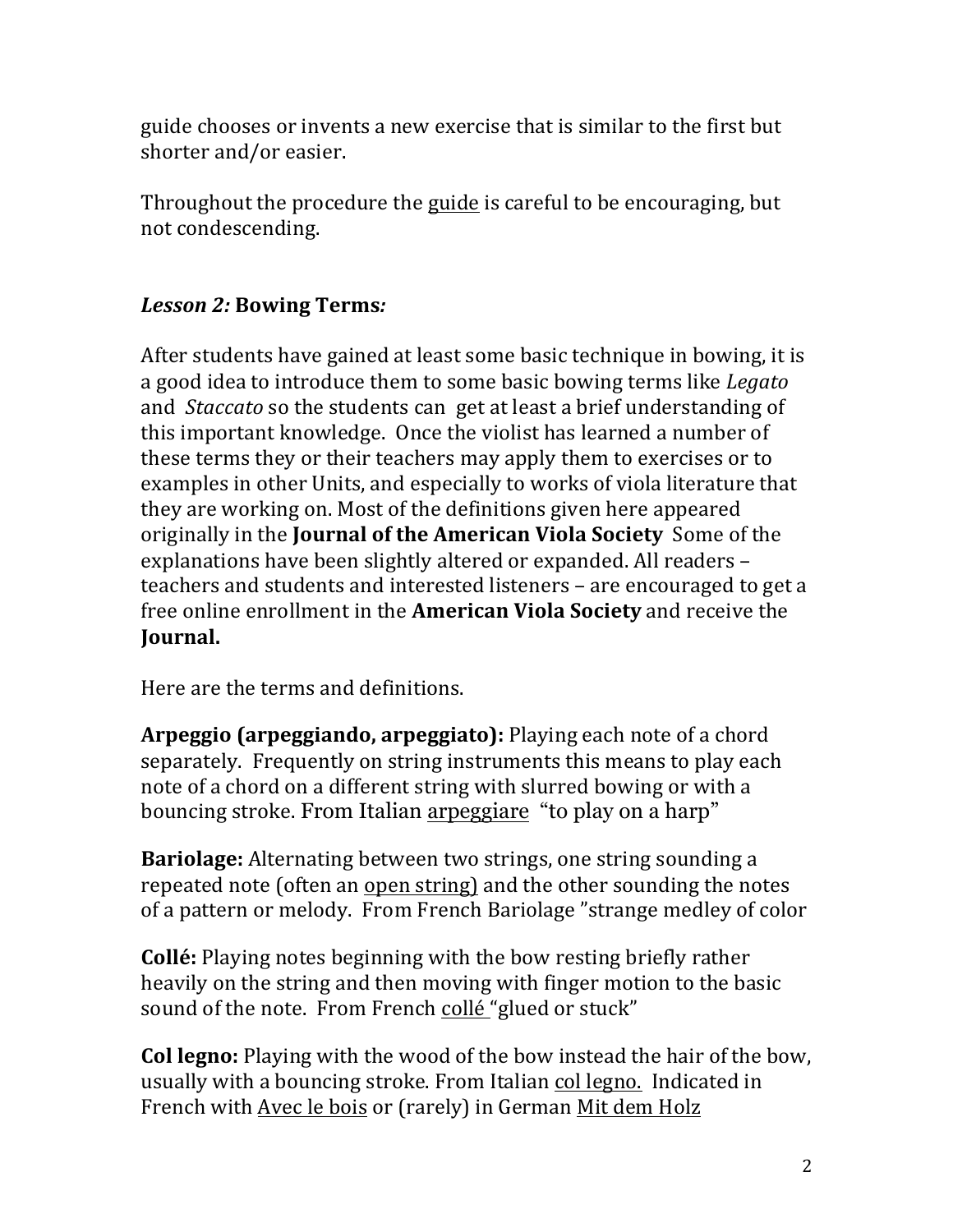**Détaché:** General term meaning to play notes separately, or not "slurred". From French détaché "detached

**-issimo:** Ending used indicated the highest degree of some characteristic, for example **Legatissimo** means extremely smoothly connected. See **Legato**

**Jeté:** see **Ricochet**

Legato: General term meaning to play notes smoothly connected. From Italian **Legato** "tied together"

**Louré** A slow bow stroke with lightly separated notes. From French louré 

**Martele:** A strongly accented bow stroke, creating. From French martelé "hammered 

**Ponticello** or **Sul Ponticello:** Notes or passages played very close to the viola bridge producing a somewhat nasal sound

**Portato:** Notes played in one bow with each note gently rearticulated. From Italian "carried"

**Ricochet:** Several separated bouncing notes played on a single bow stroke in which the bow is dropped on the string and allowed to rebound several times. From French ricochet "bounce"

**Sautillé:** Rapid bouncing bow strokes with alternating up bow and down bow in the middle of the bow. Similar to spiccato but played somewhat faster. From French sauter 'to jump

**Son filé** sustained sound. From French filé thread.

**Spiccato:** Similar to **Sautillé** but played somewhat slower. Beyond the usual alternation of downbow and upbow it is also possible to have all upbow spiccato and all downbow spiccato. Upbow spiccato is somewhat more difficult than the alternation of downbow and upbow. Downbow spiccato is generally regarded as the most difficult form. From Italian Spiccare: to separate.